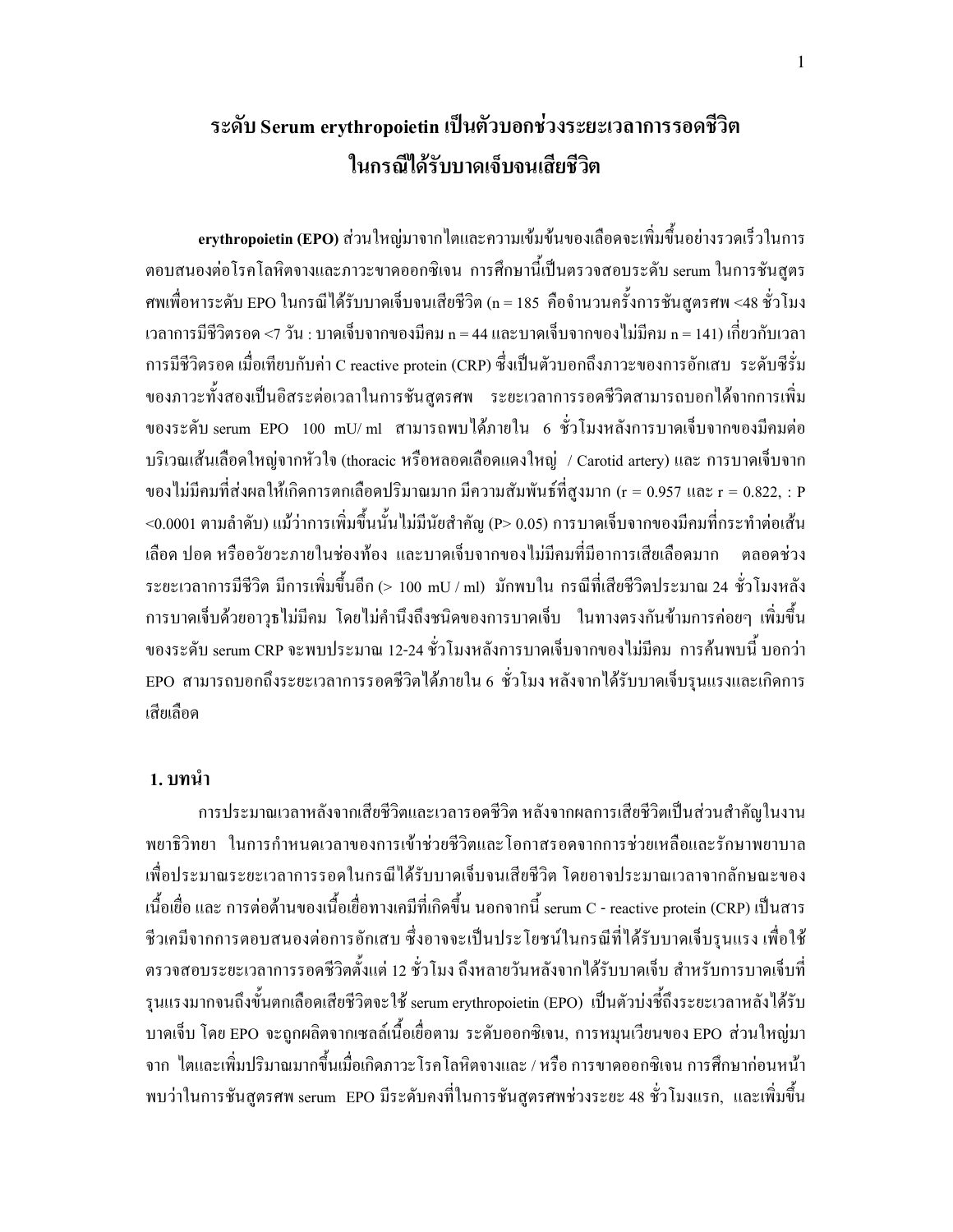้เมื่อเวลาการตายนานขึ้น เช่น การบาดเจ็บและไฟไหม้ แต่ในกรณีนี้ไม่ปรากฎชัดเจน ความแตกต่างใน EPO สำหรับระบบภมิค้มกันในเชิงบวก เทียบได้กับ กรณีที่ตายด้วยภาวะไตวายเฉียบพลัน ที่พบว่าระดับ serum EPO สามารถใช้เป็นตัวบอกถึงโรคโลหิตจางและ / หรือภาวะขาดออกซิเจนที่เป็นอันตรายจนกระทั่งนำไปส่ การเสียชีวิตเกือบเฉียบพลัน หรือเป็นอยู่นานก่อนการเสียชีวิต อย่างไรก็ตามกรณีที่เกิดการบาดเจ็บ แล้ว ส่งผลทำให้ระดับซีรั่ม EPO เพิ่มขึ้นนั้นยังไม่ชัดเจน

้เป้าหมายการศึกษาครั้งนี้เพื่อตรวจสอบการชันสูตรศพหาระดับ serum EPO ภายหลังเสียชีวิตจาก ึการได้รับบาดเจ็บโดยเฉพาะในกรณีที่ได้รับบาดเจ็บอย่างรุนแรงและเสียเลือดมาก และการประมาณ ระยะเวลาการรอดชีวิตโดยเปรียบเทียบกับระดับ serum CRP

# 2 วัสดุและวิธีการ

## 2.1 การชันสูตรพลิกศพ

ี กรณีการผ่าศพชันสูตรศพทางนิติเวชภายใน 48 ชั่วโมง (n = 257) ในช่วง ระยะเวลา 9 ปีมานี้ (2000-2008) ที่สถาบันของเรามีการตรวจสอบพบว่ากรณีบาดเจ็บจากของมีคม (n = 44) และบาดเจ็บจาก ของไม่มีคม (n = 141) โดยแบ่งออกได้เป็นสองกลุ่ม ตามลำดับ พิจารณาจากความรุนแรงและเสียหายของ ้เนื้อเยื่อ ดังนี้ การบาดเจ็บจากของมีคม มีผลต่อเส้นเลือดหัวใจ รวมถึงหลอดเลือดใหญ่ และหลอดเลือดแดง ใหญ่ subclavian / Carotid artery (กลุ่มที่บาดเจ็บที่เส้นเลือดใหญ่, n = 17) และ เส้นเลือดส่วนปลายต่างๆ หรือปอด / อวัยวะภายในช่องท้อง (กลุ่มที่บาดเจ็บที่เส้นเลือดเล็ก, n = 27); การบาดเจ็บจากของไม่มีคม ที่ทำ ให้เกิดการบาดเจ็บขึ้น ทั้งที่เกิดตำแหน่งเดียว หรือบาดเจ็บหลายตำแหน่ง ส่งผลให้เกิดภาวะเลือดออกใน ช่องปอด หรือการบาดเจ็บที่เยื่อบุช่องท้อง (กลุ่มอาการตกเลือดมาก, n = 47 : มี / ใม่มี การบาดเจ็บที่ศีรษะ,  $\,$ n = 16/31) การบาดเจ็บบริเวณเดียวที่ปริมาณการตกเลือดไม่มาก (กลุ่มอาการตกเลือดเล็กน้อย $\,$ n = 94 : บาดเจ็บที่ศีรษะ n = 77 และอื่น ๆ n = 17) กรณีนี้รวมถึงผู้ที่ สามารถพบแพทย์ใด้ทัน ได้รับการผ่าตัดหัวใจ การผ่าตัดบริเวณที่บาดเจ็บ การให้เลือดหรือสารน้ำเพื่อรักษาอาการช็อก แต่ไม่มีการต่อระดับ EPO กรณีที่มี ชีวิตรอด > 1 ชั่วโมง แล้วเสียชีวิตเนื่องจากชื่อกเพราะมีเลือดออกเป็นเวลานาน หรือมีความผิดปกติทาง สมองหรือรวมทั้ง 5 กรณีของการบาดเจ็บโดยไม่ได้รับการรักษาพยาบาล (ตกเลือดมาก, n = 2 และตกเลือด เล็กน้อย n = 3 ; เวลาการมีชีวิตรอดประมาณ 3 - 48 h) กลุ่มควบคุม ได้แก่ กรณีเสียชีวิตเฉียบพลันโดยไม่ ตกเลือด (n = 72) ประกอบด้วยการสำลัก (n =48) และหัวใจวายเฉียบพลัน (n = 24) ซึ่งเป็นการเสียชีวิตที่ ไม่ได้รับการช่วยฟื้นคืนชีพ หรือการให้การรักษาโดยให้สารน้ำแก่ร่างกายในกรณีที่หัวใจหยดเต้นเมื่อมาถึง โรงพยาบาล ข้อมลกรณีศึกษาดังแสดงในตางรางที่ 1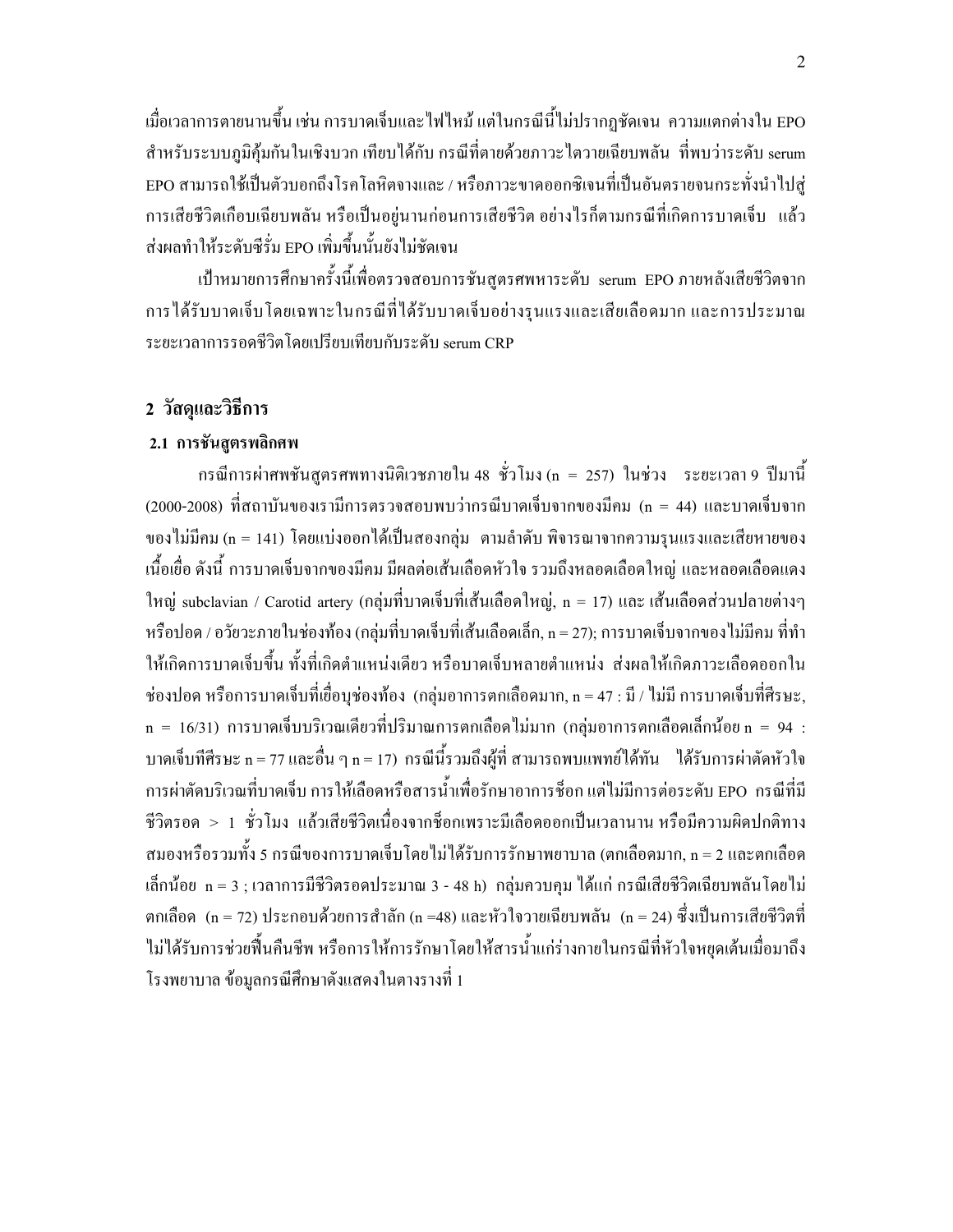#### Table 1 Case profile.

| Cause of death                             | Case<br>num<br>ber | Male/<br>female | Age years<br>(median)     | Survival time<br>(median) (h) | Clinical care<br>yes/CPR/no | Postmorte<br>m<br>interval<br>(median)<br>(h) | Erythropoietin<br>95%<br>confidence limit<br>(median)<br>(mU/ml) | C-reactive<br>protein<br>95% confidence<br>limit<br>(median) (mg/dl) |
|--------------------------------------------|--------------------|-----------------|---------------------------|-------------------------------|-----------------------------|-----------------------------------------------|------------------------------------------------------------------|----------------------------------------------------------------------|
| Injury groups<br>Blunt injury $(a)$        |                    |                 |                           |                               |                             |                                               |                                                                  |                                                                      |
| Massive hemorrhage(b)                      | 47                 | 27/20           | $19 - 86$<br>(56.0)       | $< 0.5 - 96$<br>(1.8)         | 24/10/13                    | $7 - 47$<br>(18.9)                            | 20.0-830.0<br>(52.4)                                             | $0.01 - 56.10$<br>(0.28)                                             |
| Minor hemorrhage $(c)$                     | 94                 | 81/13           | $18 - 96$<br>(57.0)       | $< 0.5 - 165$<br>(1.5)        | 45/9/40                     | $5 - 48$<br>(19.2)                            | $5.0 - 303.0$ (25.1)                                             | $0.01 - 36.3(0.24)$                                                  |
| Sharp instrument injury<br>Major vessel(d) |                    |                 |                           |                               |                             |                                               |                                                                  |                                                                      |
| Minor vessel(e)                            | 17                 | 10/7            | $19 - 75$<br>(44.0)       | $< 0.5 - 2.5$<br>(0.6)        | 7/4/6                       | $6 - 47$<br>(15.0)                            | $5.6 - 88.8$ (28.1)                                              | $0.01 - 0.79(0.02)$                                                  |
|                                            | 27                 | 22/5            | $36 - 75$                 | $< 0.5 - 10.5$                | 12/5/10                     | $6 - 42$                                      | $1.2 - 30.9$ (14.5)                                              | $0.01 - 0.79(0.08)$                                                  |
| Control groups<br>Mechanical asphyxia(f)   |                    |                 | (56.0)                    | (0.9)                         |                             | (15.2)                                        |                                                                  |                                                                      |
| Acute cardiac death                        | 48                 | 23/25           | $19 - 94$<br>(55.0)       | < 0.5                         | 0/7/41                      | $6 - 48$<br>(21.3)                            | $8.1 - 37.1(20.0)$                                               | $0.02 - 1.90(0.15)$                                                  |
|                                            | 24                 | 20/4            | $51 - 87$                 | < 0.5                         | 0/15/9                      | $10 - 39$                                     | $7.5 - 38.0(15.6)$                                               | $0.02 - 1.86(0.16)$                                                  |
| Total cases                                | 257                | 183/74          | (63.0)<br>18-96<br>(59.0) | $< 0.5 - 165$<br>(1.3)        | 88/50/119                   | (22.1)<br>$5 - 48$<br>(18.5)                  | $1.2 - 830.0$ (20.0)                                             | $0.01 - 56.10$<br>(0.16)                                             |

 $a-$ อุบัติเหตุการจราจร (n=46), พลัคตกหกล้ม (n=72), ชกต่อย (n=21), อื่นๆ (n=2)

b - เลือดออกในช่องปอด (n=18), บาดเจ็บเยื่อบุช่องท้อง (n=9), กระดูกเชิงกราน หรือ ต้นขาหัก (n=2), และอื่นๆ (n=6)

 $c$  – กลุ่มไม่ได้บาดเจ็บที่ศีรษะที่ไม่มีเลือดออกมาก (n=19: ช่องอก n=9, =ช่องท้อง n=6, หลัง n=2, อื่นๆ n=2) กลุ่มที่

บาคเจ็บที่ศีรษะ (n=75: บาคเจ็บหลายตำแหน่ง n=12, บาคเจ็บตำแหน่งเคี่ยว n= 63)

 $d$  – เกี่ยวกับหัวใจ (n=9) หลอคเลือคใหญ่ (n=8 หลอคเลือค carotid n=7, หลอคเลือค Subclavian n=1)

 $\it e$ - เกี่ยวกับปอด (n=8) หลอดเลือดส่วนปลาย (ช่องท้อง n=10, กอ n=4, แขนขา n=5)

 $f$ – การแขวนคอ (n=11), การบีบคอ (n=21), การสำลัก (n=14), และอื่นๆ (n=2)

CPR การช่วยฟื้นคืนชีพที่ไม่สามารถช่วยชีวิตได้

ตารางที่ 1 ในทุกกลุ่ม เห็นได้ชัดว่าเป็นกดีที่มีการเก็บรวบรวมเอกสารหลักฐานตามสภาพแวดล้อม การเก็บตัวอย่างหลอดเลือดจากหัวใจด้านซ้ายไปขวา และเส้นเลือดดำที่ส่วนปลายโดยใช้หลอดฉีดยาที่ สะอาดดูดเลือดออกมาแล้วนำมาแยกด้วยการใช้เครื่องแกว่งจนเกิดการตกตะกอนแบ่งชั้น ซีรั่มจะถูกแยก ทันที แล้วนำไปเก็บไว้ในที่อุณหภูมิ 20 องศากระทั่งถูกนำไปใช้ การศึกษาในอดีต พบว่าข้อมูลทางพยาธิ วิทยา และ พิษวิทยา มักมาจากเอกสาร การชันสูตรศพ ในคดีที่มีความซับซ้อน ซึ่งมีผลต่อ serum EPO แต่ ไม่รวมถึง serum CRP การประมาณระยะเวลาการตายกำหนดตั้งแต่เสียชีวิต จนถึงการชันสูตรศพ ส่วน ระยะเวลารอคชีวิตคือช่วงเวลาจากอาการบาคเจ็บรุนแรงไปถึงเสียชีวิต โคยมีพยาน และ หลักฐานแวคล้อม ขึ้นยันระยะเวลารอคชีวิต และการประมาณระยะเวลาเสียชีวิตจากพยาธิสภาพที่พบ อาจกลาคเกลื่อน ประมาณ 1 ชั่วโมงจากการวินิจฉัยว่าเสียชีวิตทางการแพทย์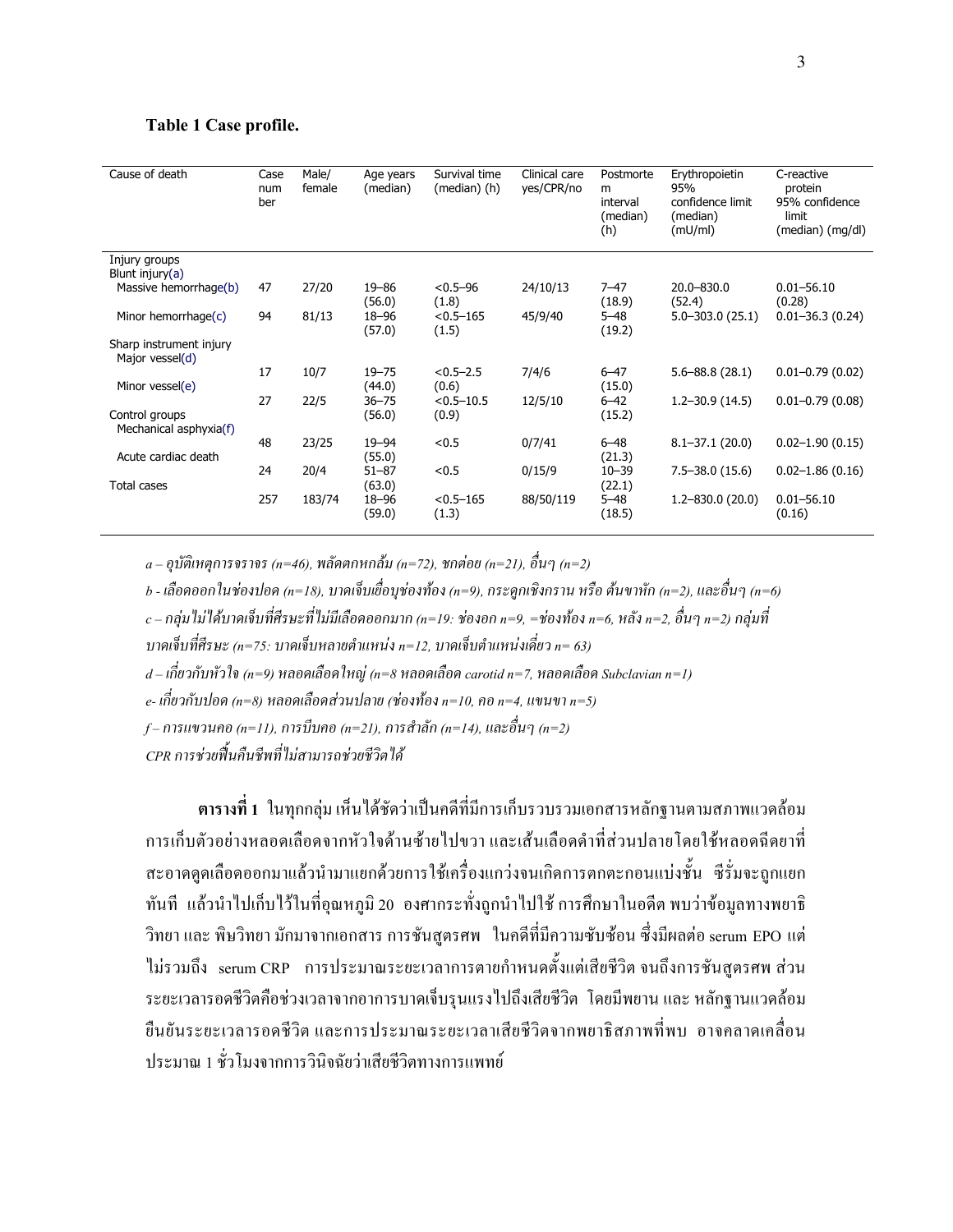### 2.2 การวิเคราะห์ทางชีวเคมี

การวัดค่า Serum EPO ทำโดยวิธี specific radio-immunoassay โดยใช้ชุดทดลอง Recombigen EPO RIA kit โดยกำหนดค่ามาตรฐานของ EPO จาก EPO ของมนุษย์ ปริมาณที่น้อยที่สุดที่สามารถตรวจพบได้คือ 5.0 mU/mI ค่าสัมประสิทธิ์ของความแปรผันของค่า Inter-assay และ intra-assay คือ 3.5% and 8.9% ตามลำดับ โดยระดับซีรั่มของมนุษย์ที่ถูกเจือจางแล้วแสดงเส้นกราฟสมการการแทนที่ขนานกับเส้นกราฟ มาตรฐาน EPO มีก่า เฉลี่ยการเพิ่มขึ้น 93.3% ซึ่งก่าอ้างอิงทางกลินิกของ EPO คือ <36 mU/ml ก่า serum CRP วัดใด้จากเครื่อง nephelometer (เป็นเครื่องมือตรวจวิเคราะห์หาระดับความเข้มข้นของโปรตีน) ด้วย การใช้ NA -latex CRP (Boehringer Diagnostics, Marburg, Germany) ซึ่งช่วงอ้างอิงทางการแพทย์ คือ <0.2 mg / dl นอกจากนี้หาปริมาณสุทธิของโปรตีนและอัลบูมิน ด้วยวิธี biuret-type โดยใช้ dextran (มี คุณสมบัติเพิ่มปริมาตรเลือดและเพิ่มการ ใหลเวียนของหลอดเลือดขนาดเล็ก โดยการลดความหนืดของเลือด และทำให้เม็คเลือคแคงกระจายตัว) จากนั้นนำไปทำการรัน electrophoresis เทียบกับค่าปกติในทาง การแพทย์์ (โปรตีน 6.7–8.3 และ อัลบูมิน 3.7–5.2 g/dl )

### 2.3 การวิเคราะห์สถิติ

ใช้การวิเคราะห์ Scheffe test (เป็นการวิเคราะห์ทางสถิติเพื่อหาค่าความสัมพันธ์ แบบ one-way  $\bf ANOVA-1$ ช้ในกรณีที่กลุ่มตัวอย่างเท่ากันหมด) เป็นการเปรียบเทียบในกลุ่มตัวอย่างหลายกลุ่ม และ เปรียบเทียบระหว่างกลุ่มตัวอย่างที่กระทำโดยใม่มีตัวแปรแบบ Mann-Whitney U test การวิเคราะห์สมการ ถคถอยเชิงเส้น ถูกนำมาใช้เพื่อตรวจสอบความสัมพันธ์ของซีรั่มตัวอย่าง กับ เวลาการรอคชีวิต และทำการ วิเคราะห์โดยใช้ Microsoft Excel และ ค่าสถิติ (version 5.0, SAS Institute อิงค์ SAS Campus Drive Cary, NC) ค่า P-value น้อยกว่า 0.05 ถือว่ามีนัยสำคัญ ดังใน <u>รูป 2</u> ผลการวิเคราะห์ข้อมูล แสดงเป็นการวาดรูป จุดในกล่อง 50% ของข้อมูลสรุปว่าอยู่ในกล่อง เส้นแต่ละเส้นในกล่องแสดงค่ามัธยฐานและเส้นตรงด้าน นอกของแต่ละกล่องแทนที่ระดับความเชื่อมั่น 90% สำหรับการวิเคราะห์ทางสถิติ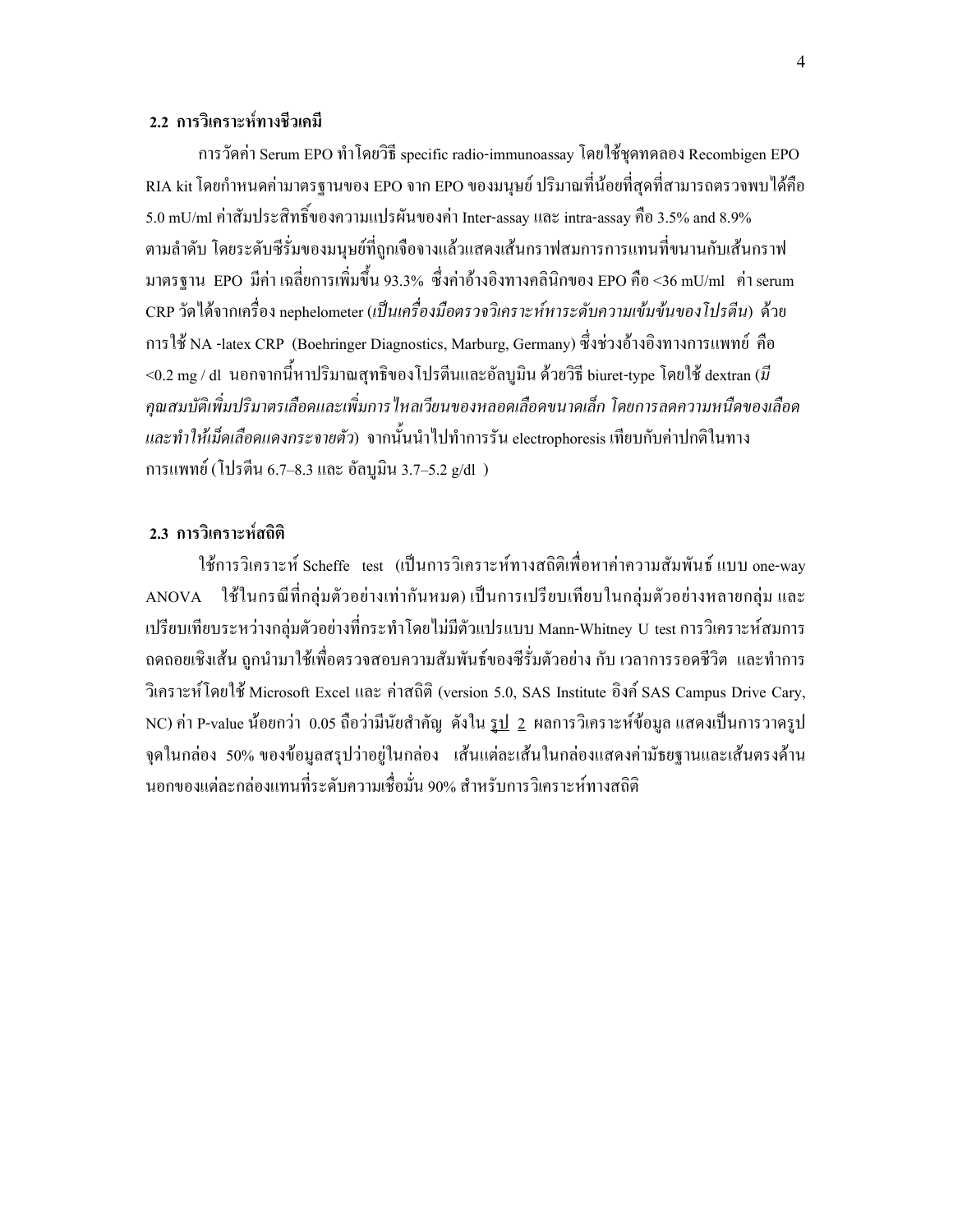

รูปที่ 2 แสดงค่าความสัมพันธ์ระหว่างระดับซีรั่ม EPO และระยะเวลารอดชีวิตที่น้อยกว่า 12 ชั่วโมง ในกรณีที่เสียชีวิตจาก ของมีคม (1 คือกลุ่มที่ได้รับบาดเจ็บที่เส้นเลือดใหญ่, 2 คือ กลุ่มที่ได้รับบาดเจ็บที่เส้นเลือดเล็กๆ)

#### $3<sub>th</sub>$

#### 3.1 การชั้นสูตรศพ เปรียบเทียบอายุและเพศของตัวอย่าง

จำนวนคดี (n = 257) ระดับserum EPO พบว่า มีค่าความสัมพันธ์ระหว่างเส้นเลือดหัวใจ ด้านซ้าย (X1) และ ด้านขวา(X2), y คือเลือด สมการได้แก่ y = 0.99 x1 + 1.93, r (y) r = 0.98, P < 0.0001, n = 59; y = x2 1.15 - 2.91, r = 0.97, P < 0.0001, n = 57  $\,$  CRP แสดงค่าความสัมพันธ์ที่คล้ายกัน $\,$  : y = 1.04 x1-0.02,  $\,$ r = 0.99, P < 0.001; y = 0.96 x2 + 0.01, r = 0.99, P < 0.001, n = 142 EPO และระดับ CRP แสดงให้เห็นว่าไม่ ้มีความสัมพันธ์ในช่วงการชันสูตรศพที่น้อยกว่า 48 ชั่วโมง โดยตัวอย่างเป็นอิสระต่อ อายุ หรือ เพศ ค่า ความสัมพันธ์ระดับปานกลางระหว่าง serum EPO และ CRP (r = 0.56-0.74, P <0.001) การพิจารณาความ เสถียรทาง topographical ของ serum EPO และระดับ CRP, การวิเคราะห์เพิ่มเติมโดยใช้เลือดจากหัวใจ ด้านขวา บางส่วนจากเส้นเลือดฝอย หรือ เลือดหัวใจด้านซ้าย ในกรณีที่ไม่ค่อยมีเลือด(n = 31) พบว่าระดับ ซีรั่มโปรตีนทั้งหมดและระดับ albumin ในเลือดหัวใจด้านขวา อยู่ ในช่วง อ้างอิงทางคลินิก (6.7-8.3 และ 3.7-5.2g/dl ตามลำดับ) แสดงค่าเฉลี่ยออกมาได้ 7.9 และ 4.2g/dl ตามลำดับ มีแนวโน้มเล็กน้อยต่อการเพิ่ม ระดับ ในการชั้นสูตรศพที่เสียชีวิต (<48 h; r = 0.365, P <0.001 และ r = 0.258, P <0.01 ตามลำดับ)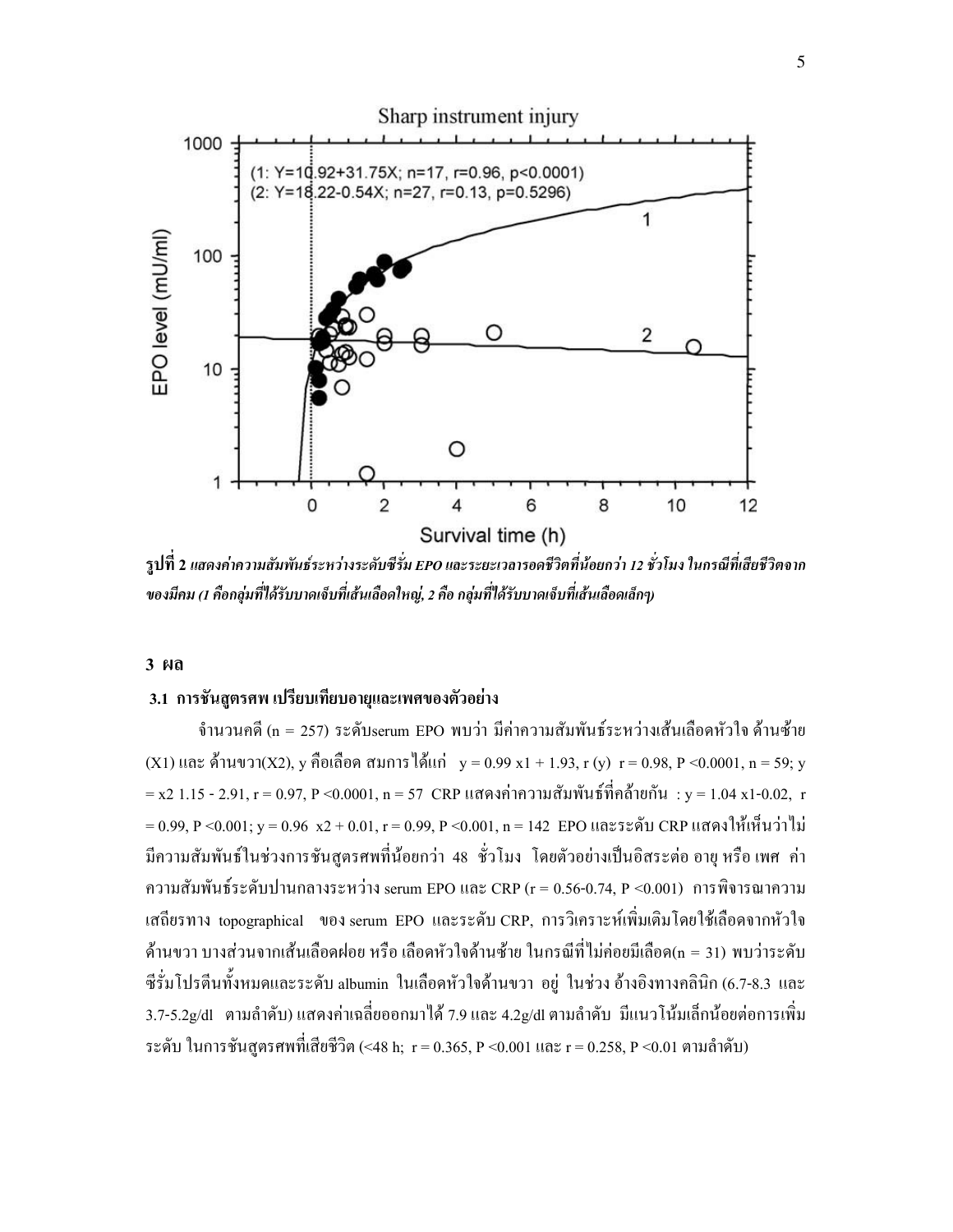### 3.2 ความสัมพันธ์กับดูแลทางการแพทย์

กรณีบาดเจ็บ ที่ตายในโรงพยาบาล (n = 88) มีระดับ serum EPO และ CRP สูง อย่างมีนัยสำคัญ เมื่อ เปรียบเทียบกรณีเสียชีวิตแต่ได้รับการช่วยฟื้นคืนชีพ (n = 28) และกรณีที่ไม่มีการรักษาพยาบาลใดๆ  $(n = 69)$  (P < 0.05) นอกจากนี้ยังมีอีก 3 , 4 กรณีที่บาดเจ็บด้วยของไม่มีคม ที่มีเวลารอดชีวิตนาน (ประมาณ 3-48 h) โดยใม่ได้รับการรักษาแสดง ระดับ serum EPO สูงกว่า(71.1-334.0 mu / ml) และ CRP (2.1 - 13.1 mg / ml) ตามลำดับ ในขณะที่กรณีที่ได้รับการช่วยฟื้นคืนชีพก่อนที่จะเสียชีวิตพบระดับ serum EPO ต่ำ (<50 mU / ml) และ CRP (<2.0 mg / ml)จะเห็นว่าค่าที่ได้ใม่แตกต่างกันระหว่างทั้งสองกรณี (P> 0.05)

# 3.3 ความสัมพันธ์กับสาเหตุของการเสียชีวิต

### 3.3.1 Erythropoietin

3.3.1.1 กลุ่มควบคุม ระดับ serum EPO (mU/ml) จากการชันสูตรศพมักจะต่ำและอยู่ในช่วงอ้างอิง ทางคลินิก (<36) ในกลุ่มควบกุม การตายเฉียบพลันที่มีสาเหตุจากภาวะเลือดขาดออกซิเจน และกล้ามเนื้อ หัวใจตายแสดง ค่าเบี่ยงเบนมาตรฐานเฉลี่ย +\_21.3 +\_10.9 และ ค่ามัธยฐาน (ช่วงความเชื่อมั่น 90%) คือ 21.0 (7.5-38.0)

3.3.1.2 กลุ่มที่ได้รับบาดเจ็บจากของมีคม ในกลุ่มที่ได้รับบาดเจ็บจากของมีคมที่บริเวณเส้นเลือด ใหญ่ (n = 17 เวลารอคชีวิต, <2.5 ชั่วโมง) แสดงค่าระดับserum EPO สูงกว่าผู้ที่บาดเจ็บที่เส้นเลือดเล็ก (n = 27 เวลารอคชีวิต <10.5 ชั่วโมง; P <0.01) โดยการบาดเจ็บที่เส้นเลือดใหญ่ จะมีเวลารอคชีวิต 1-2.5 ชั่วโมง (n = 7) แสดงระดับ EPO สูงกว่า (มัธยฐาน, 69.0 mu / ml; ช่วง 55.0-88.8 mu / ml) เมื่อเทียบกับเวลาการมี ชีวิตระยะสั้นขึ้น (n = 10 เวลาการอยู่รอด <1 ชั่วโมง; ค่ามัธยฐาน 18.3 mu/ml; ช่วง, 5.6-41.7 mU/ml)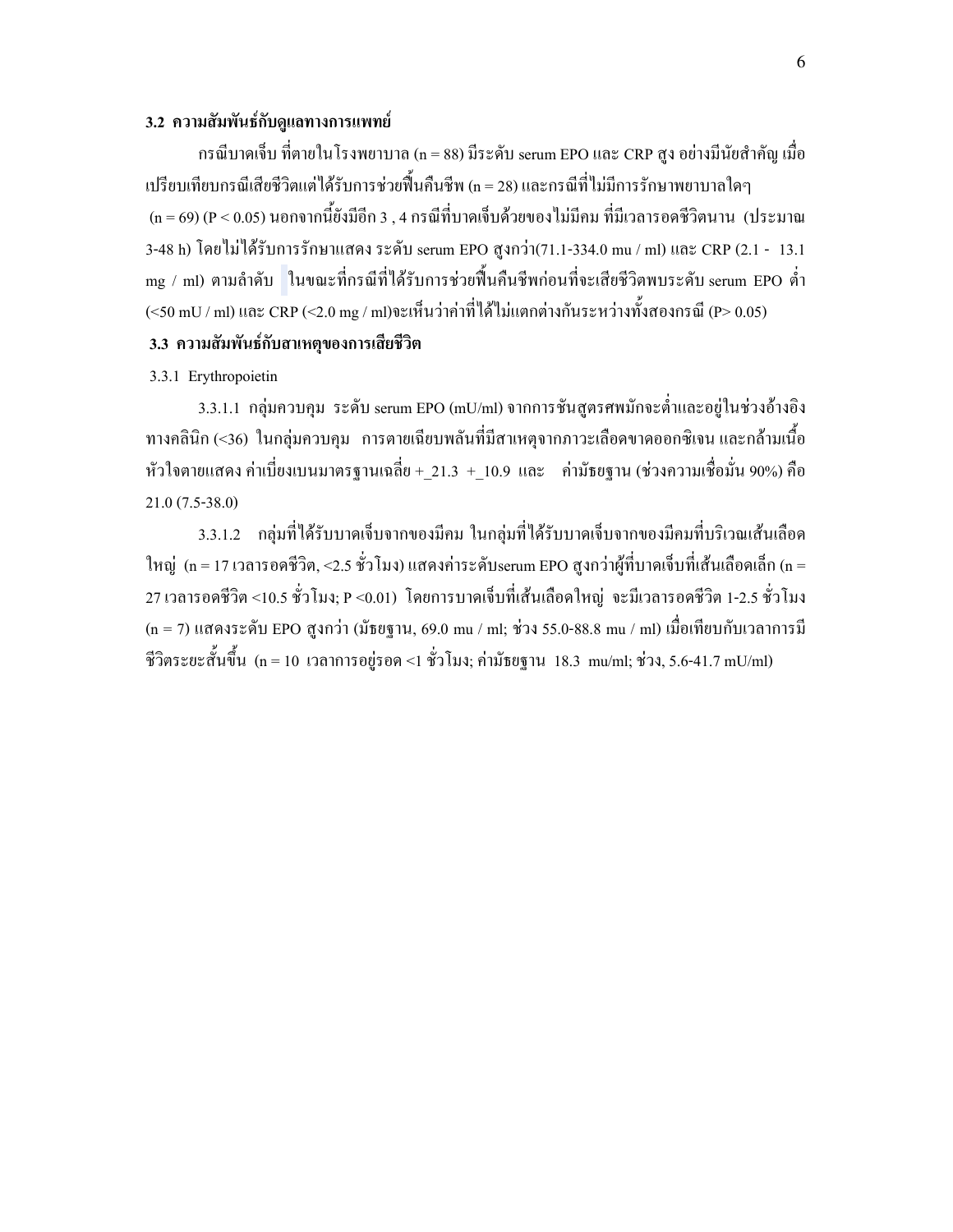

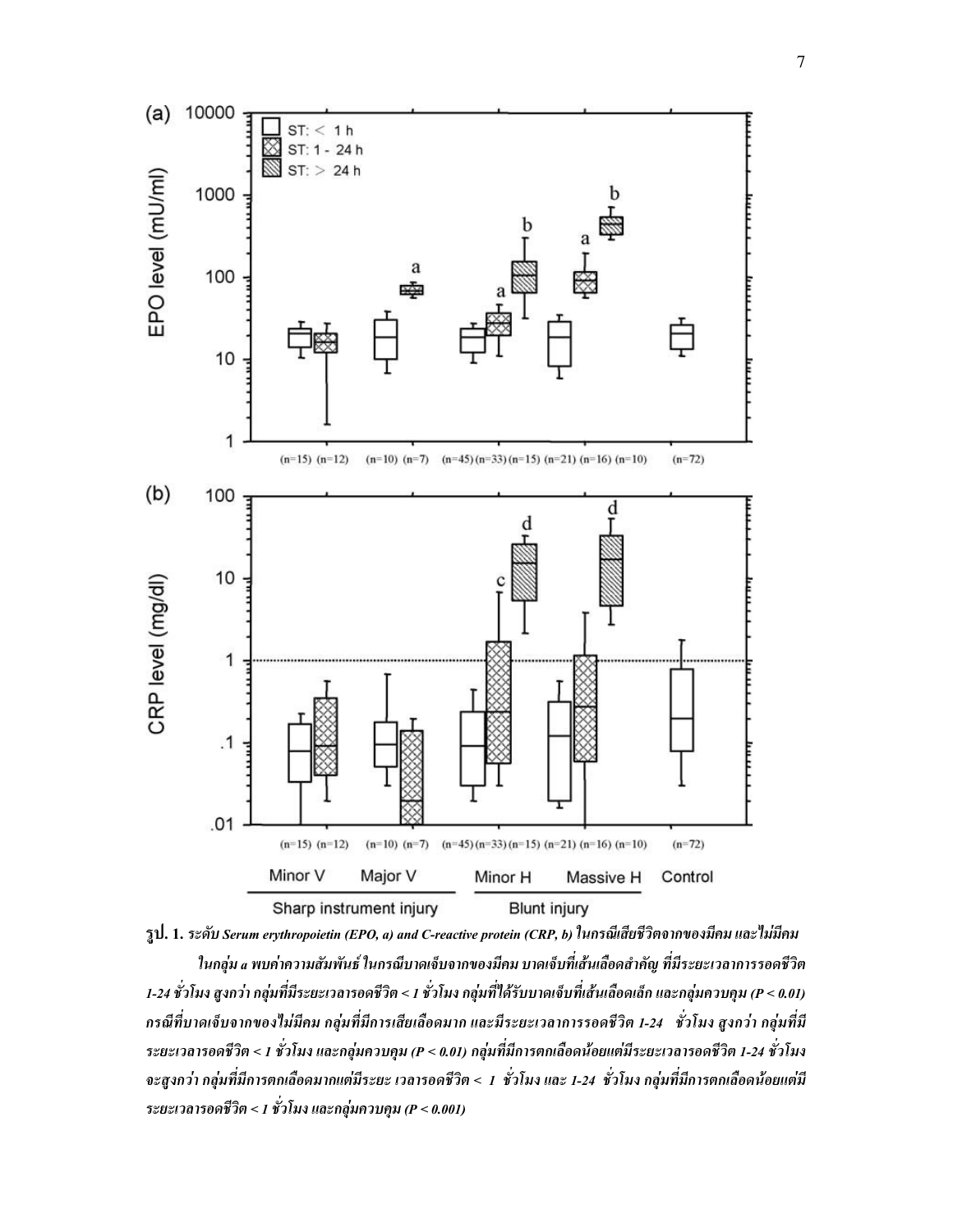ในกลุ่ม ь พบมีค่าความสัมพันธ์สูงดังนี้ 1.กรณีบาดเจ็บจากของไม่มีคม กลุ่มที่มีการตกเลือดมาก มีเวลารอดชีวิต >  $\ddot{\phantom{0}}$ 24 ชั่วโมง จะสูงกว่ากลุ่มที่ตกเลือดมากแต่มีระยะเวลารอดชีวิต < 24 และ 1-24 ชั่วโมง และกลุ่มควบคุม (P < 0.0001) 2.กลุ่ม ที่มีการตกเลือดน้อย มีระยะเวลาการรอดชีวิต>24 ชั่วโมง จะมีค่าสูงกว่า กลุ่มที่มีการตกเลือดมากและน้อย ที่มีระยะเวลารอด ชีวิต <1และ 1-24 ชั่วโมง และกลุ่มควบคุม(P < 0.0001)

ในกลุ่ม c พบมีค่าความสัมพันธ์สูง ในกลุ่มที่มีการตกเลือดมาก มีเวลารอดชีวิต 1-24 ชั่วโมง เมื่อเทียบกับกลุ่มที่มี  $\ddot{\phantom{0}}$ ระยะเวลารอดชีวิต <1ชั่วโมง (P < 0.05)

ในกลุ่ม a พบมีค่าความสัมพันธ์สูงดังนี้ 1.ในกลุ่มที่มีการตกเลือดมาก มีเวลารอดชีวิต >24 ชั่วโมง เมื่อเทียบกับ  $\ddot{\phantom{0}}$ กลุ่มเดียวกันที่มีระยะเวลารอดชีวิต <1 และ 1-24 ชั่วโมง กลุ่มที่มีการตกเลือดน้อย ที่มีระยะเวลารอดชีวิต <1และ 1-24 ชั่วโมง และกลุ่มควบคุม(P < 0.0001) 2.กลุ่มที่มีการตกเลือดน้อย ที่มีระยะเวลารอดชีวิต >24 ชั่วโมง เมื่อเทียบกับกลุ่มที่มี การตกเลือดมาก มีเวลารอดชีวิต <1และ1-24 ชั่วโมง กลุ่มที่มีการตกเลือดน้อย ที่มีระยะเวลารอดชีวิต <1และ1-24 ชั่วโมง และกลุ่มควบคุม ( $P < 0.0001$ )

กลุ่มควบคุม คือ กลุ่มที่มีภาวะเลือดขาดออกซิเจน n = 48 กลุ่มหัวใจหยุดเต้นอย่างเฉียบพลัน n = 24  $ST$  (survival time) คือ ระยะเวลาการมีชีวิตอยู่  $V$ (vessel) คือ หลอดเลือด H (hemorrhage) คือ การตกเลือด หรือเสียเลือด

( <u>ภาพ . 1</u> a) ระดับ EPO จะต่ำทั้งในกรณีบาดเจ็บที่เส้นเลือดเล็ก และผู้ที่มีชีวิตรอด <1 ชั่วโมง (มัธย ฐาน, 20.0 mU / ml; ช่วง 7.0-29.0 mU / ml, n = 15) ผู้ที่มีชีวิตอยู่รอด 1-10.5 ชั่วโมง (มัธยฐาน, 16.7 mU / ml; พิสัย 1.2-30.9 mU / ml, n = 12) ระดับ EPO จะ ไม่มีความแตกต่างกันทั้งในกรณีที่ได้รับการรักษาและ ไม่ได้รับการรักษา (n = 28 และ n = 16)

ในการวิเคราะห์สมการถคถอยเกี่ยวกับเวลาการมีชีวิต (x, h) ระดับ EPO (y, mU / ml) พบว่าเส้น โค้งระหว่างกลุ่มที่บาดเจ็บในเส้นเลือดเล็กและเส้นเลือดใหญ่มีกวามแตกต่างกัน : ก่ากวามสัมพันธ์ ของ การมีชีวิตรอดต่อการบาดเจ็บในเส้นเลือดใหญ่จะสูง คือ <2.5 ชั่วโมง (y = 31.75x + 10.92, n = 17, r =  $0.957,$  P <0.0001) แต่ไม่มีนัยสำคัญในกลุ่มที่บาดเจ็บในเส้นเลือดเล็ก ต่อเวลาการมีชีวิตรอด  $\,$ <10.5 ชั่วโมง  $(y = \overline{A}0.45x\ 18.22, n = 27, r = 0.126, P = 0.530)$  ดัง ภาพ <u>2</u>

3.3.1.3 กลุ่มที่บาคเจ็บจากของใม่มีคม ในกรณีบาคเจ็บจากของใม่มีคม ระดับ serum EPO จะต่ำทั้ง ในกลุ่มที่มีการตกเลือดเพียงเล็กน้อยและมาก แต่ระยะเวลาการมีชีวิตรอดจะสั้นคือ <1 ชั่วโมง (มัธยฐาน  $18.1 \text{ mU/m}$ 1 กับ ช่วงพิสัย 5.0-111.0 mU / ml. n = 45 ml และ มัธยฐาน 20.0 mU/ ml กับ ช่วงพิสัย 5.0- $60.0$  mU/ ml, n = 21 ตามลำดับ (รู<u>ป</u> 1a) ในกลุ่มอาการตกเลือดมาก มีเวลามีชีวิตรอด 1-24 ชั่วโมงพบว่า ระดับ EPO สูงขึ้นอย่างมีนัยสำคัญ (มัธยฐาน 93.0 mU/ ml ช่วงพิสัย 20.0 - 413.0 mU/ ml, n = 16) เปรียบเทียบกลุ่มอาการบาดเจ็บเล็กน้อย แต่ตกเลือดมาก เวลาการมีชีวิตรอด <1 ชั่วโมง (P <0.05) กับ กลุ่มที่ มีเลือดออกน้อยแต่มีเวลาอยู่รอด 1- 24 ชั่วโมง (มัธยฐาน 27.4 mU/ ml ช่วงพิสัย 5.0-95.6 mU/ ml n = 33; P  $\,$ <0.05) = X  6(C( (  (1( 1-6 1+# " ^ C( (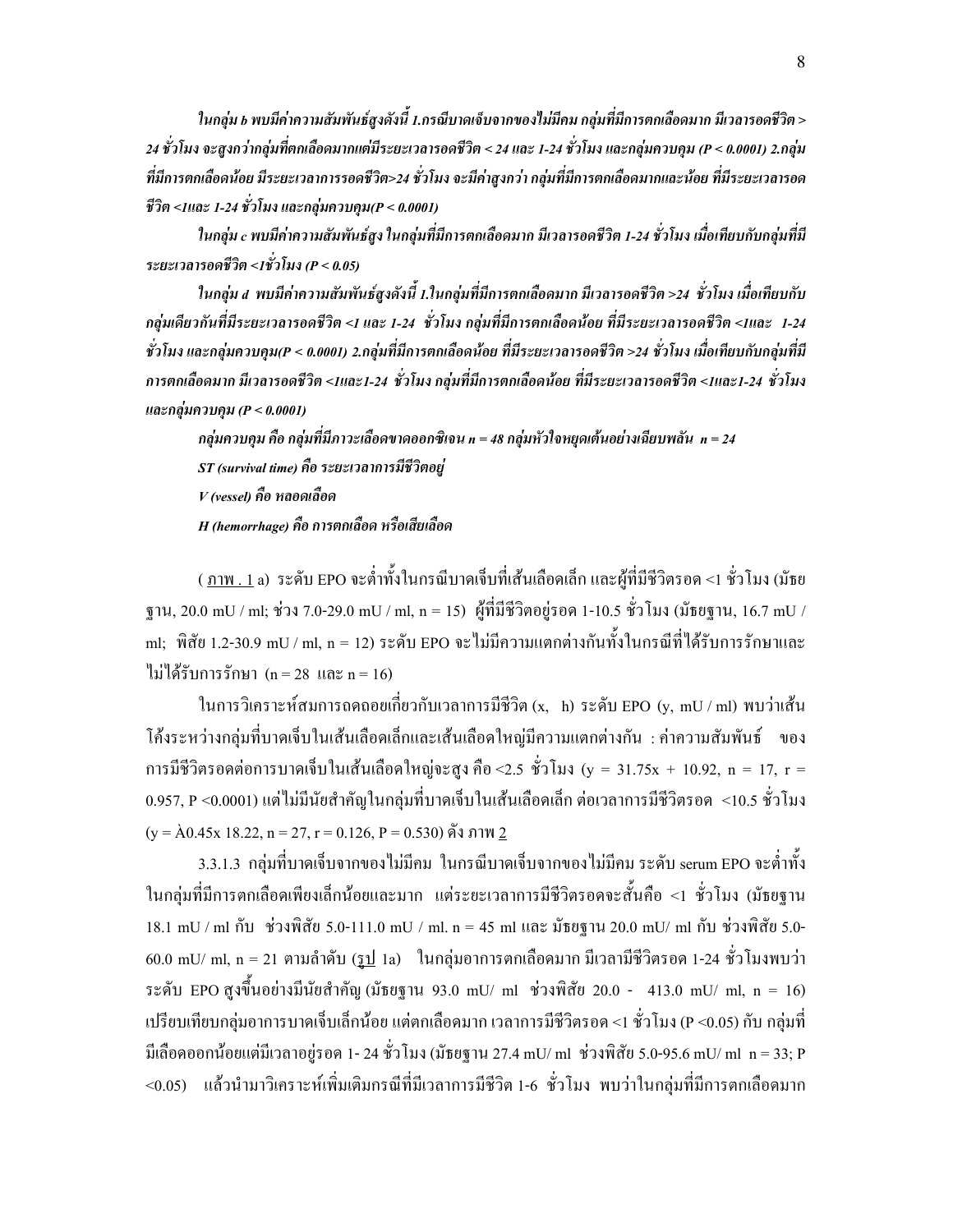(มัธยฐาน 76.0 mu / ml; ช่วงพิสัย 20.0-110.0 mu / ml; n = 11)ระดับ EPO จะสูงกว่ากลุ่มที่มีการตกเลือด น้อย(มัธยฐาน 22.0 mu / ml; ช่วงพิสัย 8.4-57.0 mu / ml; n = 20; P <0.0001) อย่างมีนัยสำคัญ สำหรับกรณี มีเวลารอดชีวิต <24 ชั่วโมงจะไม่มีความแตกต่างระหว่าง การตายได้รับและไม่ได้รับการรักษา (n = 66 และ ' n = 48) ระดับซีรั่ม EPO ใด้สูงอย่างชัดเจนในกรณีที่มีชีวิตรอด> 24 ชั่วโมงทั้งในกลุ่มที่ตกเลือดมากและ น้อย ด้วยค่ามัธยฐาน 71.1 mU/ ml (ช่วงพิสัย 8.3-303.0 mu/ml; n = 15) และ 437.5 mU/ ml (ช่วงพิสัย, 246.0-830.0 mu / ml, n = 10) ตามลำดับ เมื่อเทียบกับกรณีที่มีชีวิตรอด <1 ชั่วโมง (P <0.05) ซึ่งส่วนใหญ่  6(C( (1( > 24 =1+# (n = 21 / 5) +2\$  2CX EPO 
 (  ระหว่างกรณีที่มีและไม่มีการบาดเจ็บที่ศีรษะอย่างมีนัยสำคัญ

ในการวิเคราะห์ระยะเวลาการมีชีวิตโดยใช้สมการถดถอย $(\mathrm{x},\phantom{x})$  พบว่าระดับ EPO  $\,$  serum  $\,$  (y $,\,$ mU/ml) ในกลุ่มอาการตกเลือดจำนวนมากและน้อย แสดงเส้นโค้งที่มีค่าความสัมพันธ์ที่แตกต่างกัน  $\,$  y  $\,$  =  $\,$  $6.80x + 39.42$  (n = 47, r = 0.919 P < 0.0001)  $\ln 2x = 1.13x + 23.19$  (n = 92, r = 0.634, P < 0.0001), ตามลำดับ ( รูปที่ <u>3</u> a) กรณีที่มีชีวิตรอดได้นานโดยไม่ต้องรักษา (n = 5) มีการกระจายที่คล้ายกัน เมื่อ วิเคราะห์ต่อถึงความแตกต่างระหว่าง กลุ่มอาการตกเลือดมากและน้อย ที่มีระยะเวลาการมีชีวิต <6 h แสดง ค่าสัมประสิทธิ์ความสัมพันธ์ในกลุ่มที่มีการตกเลือดมากจะสูงกว่า (y = 16.49x + 19.89, n = 32, r = 0.822, P <0.0001) และ ค่าสัมประสิทธิ์ความสัมพันธ์ ของกลุ่มที่มีการตกเลือดน้อยจะต่ำกว่า (y = 2.42x + 19.33, n  $\,$  $= 64$ , r  $= 0.240$ , P  $= 0.056$ ) คั้งภาพ 3b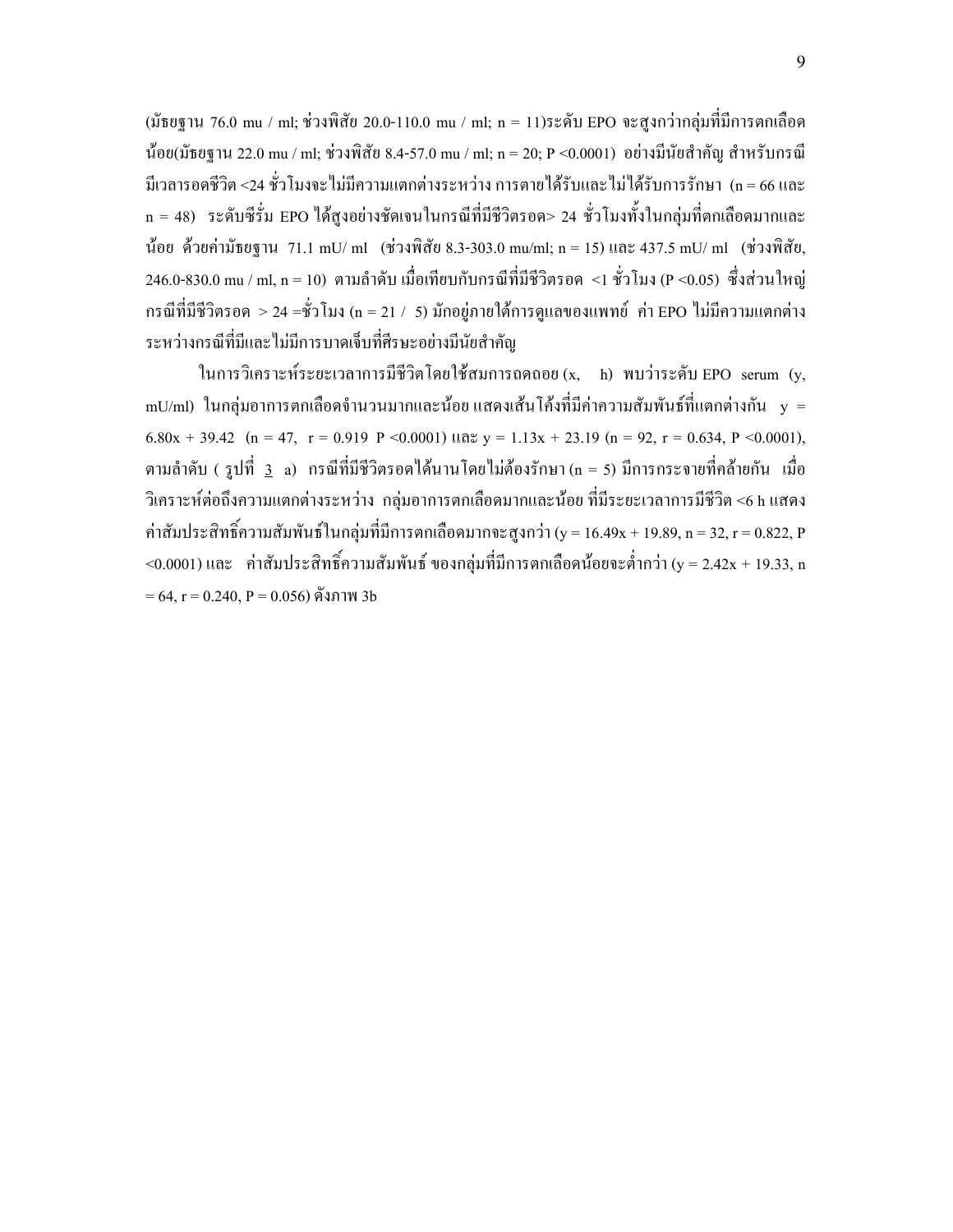

ภาพที่ 3 แสดงความสัมพันธ์ระหว่างระดับซีรั่ม EPO และระยะเวลาการมีชีวิตรอดในกรณีได้รับบาดเจ็บจากเสียชีวิต (1. ึกลุ่มที่ตกเลือดเล็กน้อย 2.กลุ่มที่มีการตกเลือดมาก)

<u>(ภาพ . 3</u> b) การวิเคราะห์กรณีตกเลือดมากที่มีชีวิตรอด <2.5 h จากกรณีของการบาดเจ็บด้วยของมี คมที่เส้นเลือดใหญ่แสดงความสัมพันธ์ปานกลาง : y = 19.98x + 17.18, n = 26 r = 0.589, 0.01 P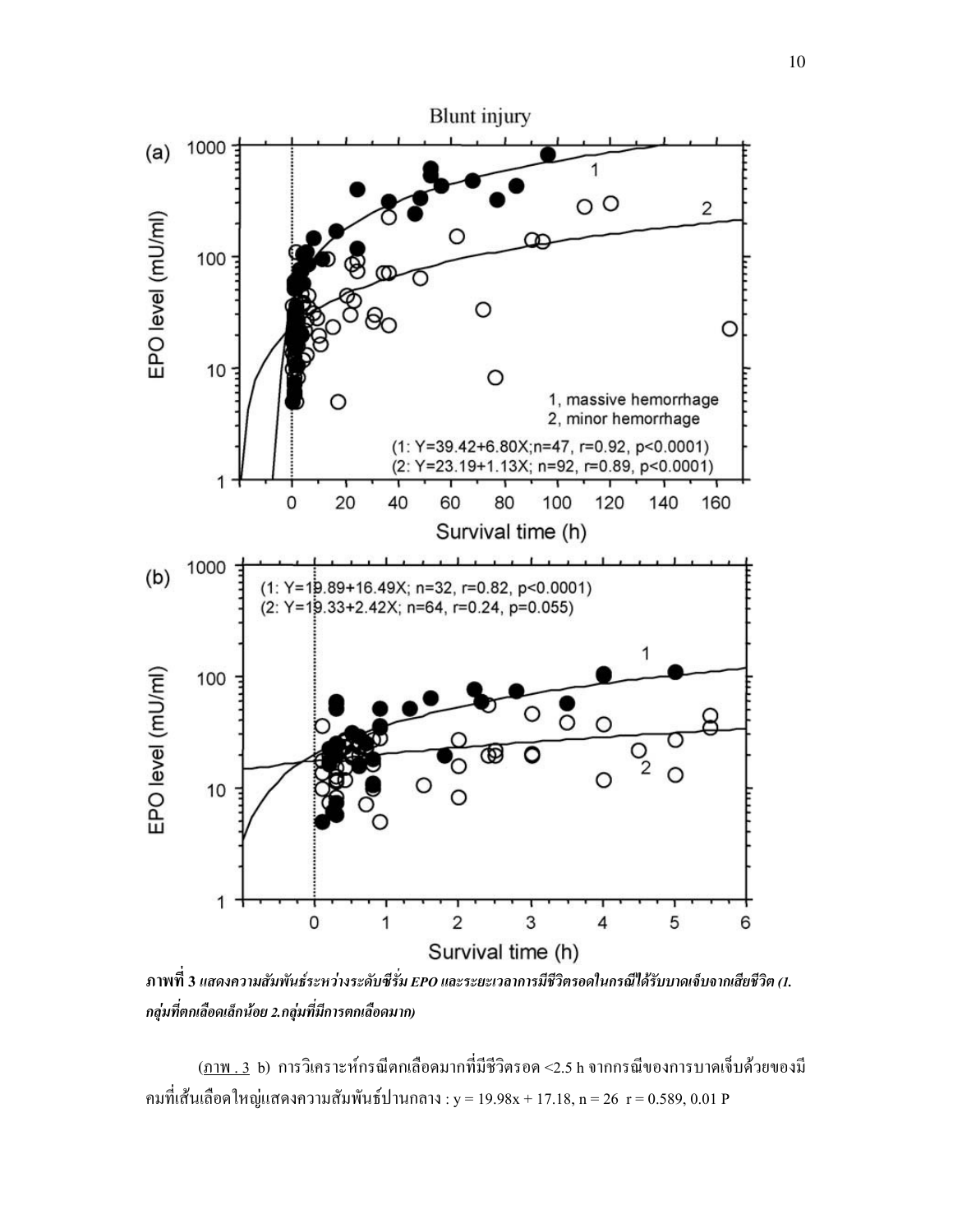### 3.3.2 C-reactive protein

 $3.3.2.1$  กลุ่มควบคุม ระดับซีรั่ม $\rm\,CRP\,(mg$  / dl) มักจะต่ำในกลุ่มควบคุมที่ตายอย่างเฉียบพลันจาก สาเหตุใตบาดออกซิเจน และภาวะกล้ามเนื้อหัวใจตาย แสดงค่าเฉลี่ย +- SD คือ 0.93 + - 2.51 และมัธยฐาน (ช่วงความน่าเชื่อถือ 90%) คือ 0.20 (0.02-1.90)

3.3.2.2 กลุ่มที่บาคเจ็บจากของมีคม ระดับเซรุ่ม CRP ต่ำทั้งการบาคเจ็บในเส้นเลือดเล็กและใหญ่ ซึ่งมีเวลาการรอดชีวิต <1 h (ค่ามัธยฐาน 0.08 mg/dl, พิสัย 0.01–0.45 mg/dl, n = 15 และ ค่ามัธยฐาน 0.10  $\,$ mg/dl, พิสัย 0.03–0.79 mg/dl, n = 10, ตามลำดับ) และยังต่ำ ในผู้ที่มีเวลารอดชีวิต 1-10.5 h (ค่ามัธยฐาน 0.09 mg/dl, พิสัย 0.02–0.79 mg/dl, n = 12 และ ค่ามัธยฐาน 0.02 mg/dl, ช่วง 0.01 – 0.20 mg/dl, n = 7, ตามลำดับ) ดังภาพที่ 1b

3.3.2.3 กลุ่มบาดเจ็บด้วยของไม่มีคม ระดับซีรั่ม $\, {\rm CRP} \,$  ต่ำทั้งการบาดเจ็บในกลุ่มที่ตกเลือดมากและ น้อย กรณีที่มีชีวิตรอด <1 ชั่วโมง (ค่ามัธยฐาน 0.09 mg/dl, พิสัย 0.01–5.69 mg/dl, n = 45 และ ค่ามัธยฐาน  $0.12 \; \rm{mg/dl}, \, \widehat{\eta}$ สัย  $0.01–0.92 \; \rm{mg/dl}, \, n = 21, \,$ ตามลำดับ ภาพที่ 1b) และจะค่อยๆสูงขึ้นในผู้ที่มีชีวิตรอด 1-24 ชั่วโมง (ค่ามัธยฐาน 0.24 mg/dl, พิสัย 0.02–26.10 mg/dl, n = 33 และ ค่ามัธยฐาน 0.28 mg/dl, พิสัย 0.01 – 9.26 mg/dl, n = 16, ตามลำดับ) แม้ว่า จะไม่ได้เพิ่มขึ้นอย่างมีนัยสำคัญทางสถิติเมื่อเทียบกับกลุ่มควบคุมก็ ตาม (P>0.05) แต่การเพิ่มขึ้นกีฬามารถบอกได้ถึงภาวะตกเลือดที่มากหรือน้อยได้ ในกรณีที่มีเวลารอดชีวิต  $>$  24 ชั่วโมง (ค่ามัธยฐานของ 15.40 mg / dl คั่วย พิสัย 0.93-36.3 mg /dl / n = 15 มัธยฐาน 17.2 mg / dl พิสัย 1.32-56.10 mg / dl n = 10 ตามลำดับ) และจะเพิ่มขึ้นสูงสุดใน 3-4 วันหลังจากใด้รับบาดเจ็บ

ในการวิเคราะห์สมการถคถอยเกี่ยวกับระดับ Serum CRP (y, mg / dl ) ในกลุ่มอาการตกเลือด มากและน้อยจากการบาดเจ็บด้วยของไม่มีคม กับระยะเวลารอดชีวิต (x, h)แสดงเส้น โค้งที่มีค่าสัมประสิทธิ์ ความสัมพันธ์ที่สูง y = 0.259x + 0.229 (n = 118, r = 0.799, P < 0.0001) and y = 0.422x - 1.011 (n = 64, r = 0.895, P < 0.0001), ตามลำดับ ดังในภาพที่ 4 เมื่อทำการวิเคราะห์ต่อไปในกรณีที่มีเวลารอดชีวิต < 24 ชั่วโมง แสดงก่ากวามสัมพันธ์สูงในกลุ่มที่มีการตกเลือดมาก (y = 0.241x- 0.191) (n = 30, r = 0.848, P <  $0.0001$ ) แต่ไม่มีนัยสำคัญ ในกลุ่มที่มีอาการตกเลือดน้อย (y =  $0.118 \mathrm{x} + 0.589$ ) (n = 65, r =  $0.204$ , P =  $0.103$ )และ ไม่มีความสัมพันธ์กันทั้งกลุ่มที่ตกเลือดมากและน้อย ในกรณีที่มีเวลารอดชีวิต < 12 ชั่วโมง (P >  $0.0$ 5) รวมถึงกรณีที่มีชีวิตรอคนานโดยไม่ได้รับการรักษาก็ไม่มีความสัมพันธ์เช่นกัน (n = 5)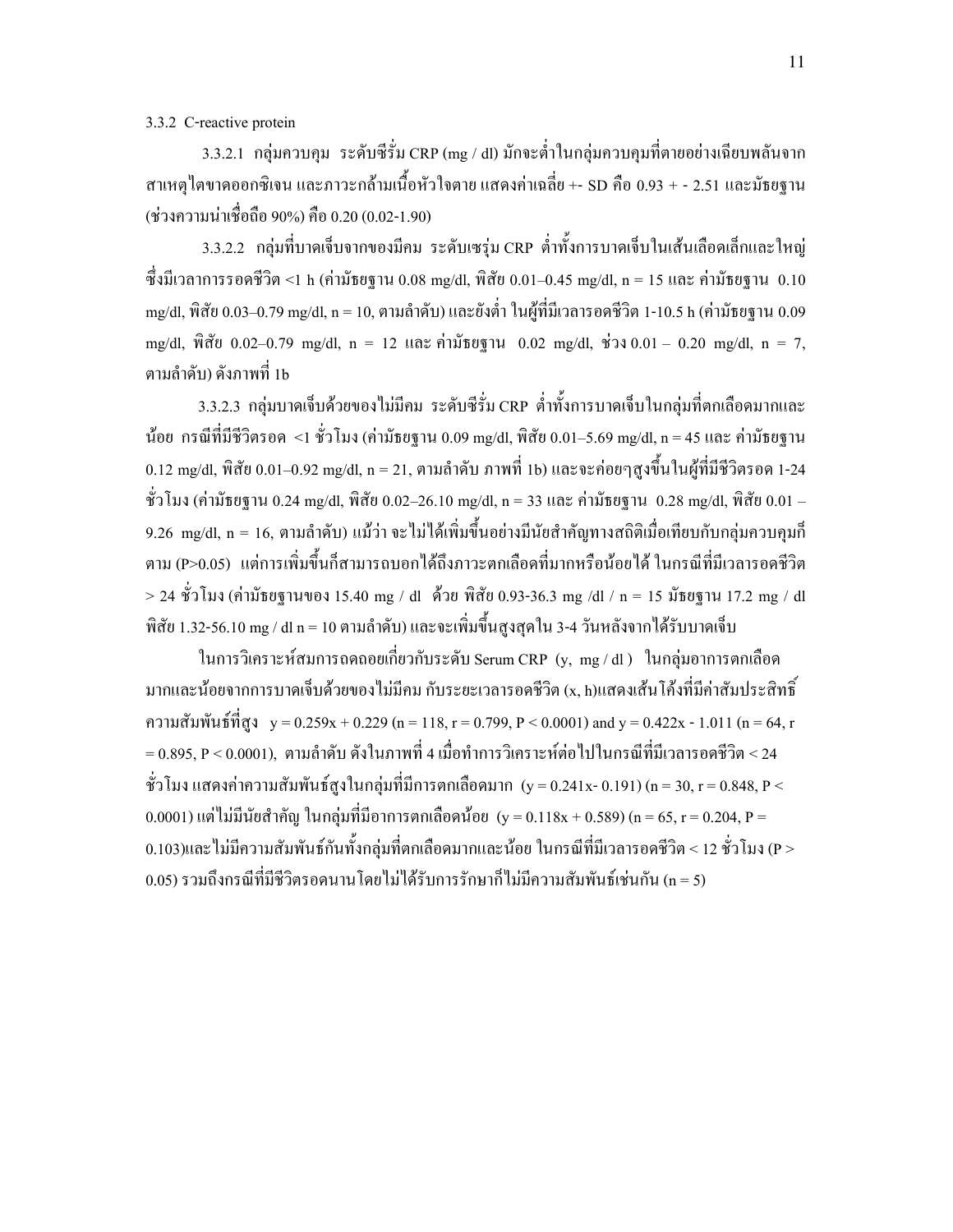

ภาพ 4. แสดงความสัมพันธ์ระหว่างระดับ C-reactive protein (CRP) และระยะเวลาการชีวิตที่ 168 ชั่วโมง ในกรณีได้รับ  $\ddot{\phantom{0}}$ บาดเจ็บเสียชีวิต (1.กลุ่มที่ตกเลือดเล็กน้อย 2.กลุ่มที่มีการตกเลือดมาก)

# 3.3.3 ซีรั่มโปรตีนทั้งหมด

เลือดหัวใจด้านขวา ระดับ serum albumin พบ จะก่อยๆลดลง ขึ้นอยู่กับเวลาการมีชีวิตรอด ในการ บาคเจ็บทุกกรณี (r = 0.216, P <0.05, n = 105) แต่การลดลงดังกล่าว ก็ไม่สามารถบอกได้ถึงระดับซีรั่ม โปรตีนรวม (P> 0.05) ในการบาคเจ็บด้วยของมีคม ระดับซีรั่มโปรตีนรวม และ ระดับ albumin จะต่ำกว่า ในกรณีที่เสียชีวิตเกือบทันที (1-10.5 ชั่วโมง) แต่มากกว่าในกลุ่มควบคุม (P <0.05) กรณีบาดเจ็บด้วยของ ใม่มีคม ที่มีอาการตกเลือดเล็กน้อยพบว่า แสดงระดับซีรั่ม ที่ หัวใจด้านขวา ซีรั่มโปรตีนรวมในกรณีที่ เสียชีวิตเกือบทันที และกรณีที่เสียชีวิตอย่างช้าๆ (เวลาการรอคชีวิต 1-24 และ> 24 ชั่วโมงตามลำคับ) เปรียบ เทียบกับกลุ่มควบคุม (P <0.05) แล้ว ระดับ serum albumin ในกลุ่มที่ตายอย่างช้าๆ จะน้อยกว่าทั้งในกลุ่มที่ เสียชีวิตอย่างเฉียบพลัน(<1 ชั่วโมง) และกลุ่มควบคุม (P <0.05) แต่ในกรณีที่เป็นการบาดเจ็บจากของไม่มี คมที่มีการตกเลือดมาก ระดับซีรั่มโปรตีนรวม ที่หัวใจด้านขวา และระดับ albumin ในการตายอย่าง เฉียบพลัน และการตายอย่างช้าๆ จะต่ำกว่าในกลุ่มควบคุม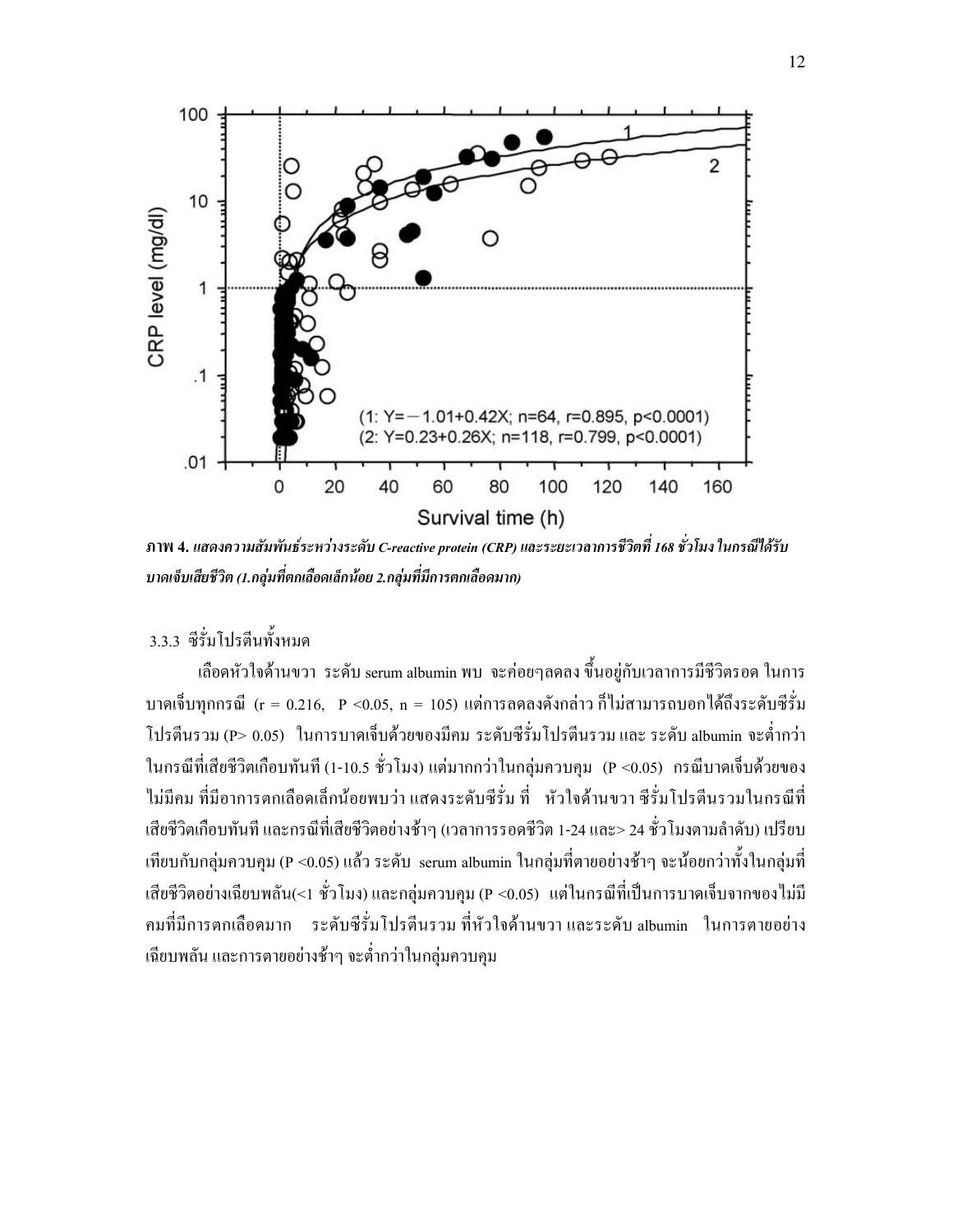### 4 การอภิปราย

 $_{\rm EPO}$  ผลิตโคยเซลล์ใกล้กับ proximal tubules ในไตและการผลิตกวบกุมโคยระดับออกซิเจนใน เลือด รเพิ่มขึ้นของระดับ EPO สามารถ บอกถึงภาวะโรคโลหิตจางหรือขาดออกซิเจนเป็นเวลานาน การศึกษาครั้งนี้ใช้ การผ่าชันสูตรศพเพื่อหาระดับ serum EPO และ CRP ที่เกิดขึ้น ในระหว่างและภายหลัง จากเสียชีวิต (<48 h) ระดับโปรตีน albumin มีแนวโน้มที่ก่อยๆเพิ่มขึ้นเล็กน้อยในทุกกรณี อาจเนื่องมาจาก การชันสูตรหาความเข้มข้นของเลือด (Hemoconcentration ) "ไม่มีความแตกต่าง โดยจากตัวอย่างเลือดที่ใช้ ทคลองและหลักฐานการชันสูตรศพ พบว่า EPO มีก่า <38.0 mu / ml และ CRP <1.9 mg / dl

จากการศึกษาที่ผ่านมานั้น CRP หลังการเสียชีวิตที่มีสาเหตุคล้ายกับการศึกษานี้ แสดงการเพิ่มขึ้น ตามความรุนแรงของเนื้อเยื่อที่ถูกทำลาย เวลารอดชีวิตในการบาดเจ็บ และ ไฟใหม้รุนแรง Serum CRP จะ ก่อยๆเพิ่มขึ้นประมาณ 12 - 24 ชั่วโมงหลังใด้รับบาดเจีบจากของใม่มีคม และเพิ่มขึ้นสูงสุดภายหลัง 3-4 วัน แต่ค่าความสัมพันธ์ของระดับซีรั่ม กับระยะเวลาการรอดชีวิตภายใน 12 ชั่วโมง นั้นไม่มีนัยสำคัญ การ เพิ่มขึ้นของ ซีรั่ม CRP เป็นไปตามกระบวนหายของแผลในช่วงที่ยังมีชีวิตภายใต้การให้การรักษาของแพทย์ แต่ในบางกรณีที่ไม่ได้รับการรักษาก็ไม่พบว่ามีความแตกต่าง รวมถึงไม่มีหลักฐานชี้เฉพาะว่าการรักษาและ ภาวะแทรกซ้อนที่เกิดขึ้นมีผลต่อการเพิ่มของ CRP จากการศึกษาการเพิ่มขึ้นเช่นนี้ไม่มีผลในกรณีบาดเจีบ ด้วยของมีคม ที่มีชีวิตรอด <10.5 ชั่วโมง อาจเนื่องจากความเสียหายของเนื้อเยื่อที่เล็กน้อยและเวลาการอยู่ รอคสั้นกว่า แต่ serum EPO แสดง การเพิ่มขึ้นที่สูงและเกี่ยวข้องกับลักษณะของเลือดที่ออกจากการบาดเจ็บ นี้ด้วย

ในกรณีบาคเจ็บจากของมีคม การเพิ่มขึ้นของ ระดับ EPO (50-100 mU / ml) พบระหว่างมีชีวิตอยู่ 1 - 2.5 ชั่วโมง กรณีตายเกือบเฉียบพลันและมีการตกเลือดอย่างรุนแรง เนื่องจากการบาดเจ็บของเส้นเลือด ใหญ่แสดงความสัมพันธ์สูง (r = 0.957) ต่อเวลาการมีชีวิตอยู่ อย่างไรก็ตามการศึกษานั้นไม่ได้ระบุไว้ ใน  6(" !"C(-! (  (1(2 <10.5 1+# "  6(" !" ( ความเร็วของเลือดที่ไหล เป็นปัจจัยหลักสำหรับ การเพิ่มขึ้นของระดับ ซีรั่ม EPO อาจเนื่องมาจาก การขาด C(
  % -= +" 6( " !"  ( C(-  (1(2  $<$ 2.5 ชั่วโมง อัตราการเพิ่มขึ้นของ serum EPO ประมาณ 30 mU/ ml / hr โดยใช้การวิเคราะห์สมการถดถอย  $\,$ ระดับ EPO มักอยู่ที่ <30 mU / ml ภายใน 0.5 ชั่วโมงภายหลังจากใด้รับบาดเจ็บ และประมาณ 50, 80 และ 100 mU. / ml หลังบาดเจ็บ 1, 2 และ 3 ชั่วโมงตามลำดับ กรณีการมีชีวิตรอดมากกว่า 1 ชั่วโมงก่อนเสียชีวิต ภายใต้การดูแลทางการแพทย์ แต่ไม่มีการผ่าตัดในแต่ละที่ที่บาดเจ็บ การทดสอบแต่ละครั้งไม่ได้ถูกตีความ อย่างไรก็ตามระดับ EPO จะไม่เพิ่มขึ้นในกรณีที่มีเวลารอดชีวิตแค่เพียง 1 ชั่วโมงโดยไม่คำนึงถึงปัจจัยจาก การให้การรักษาทางการแพทย์

สำหรับการบาดเจ็บด้วยของไม่มีคม การเพิ่มขึ้นของ serum EPO จะพบภายใน 6 ชั่วโมงในกลุ่มที่ ตกเลือดมาก ทั้งที่บาดเจ็บหลายตำแหน่ง หรือตำแหน่งเดียว ที่ช่องปอด หรือเยื่อบุช่องท้อง ขณะเดียวกัน จะ ไม่พบการเพิ่มขึ้นของ serum EPO ในการตกเลือดเพียงเล็กน้อย และบาดเจ็บเยื่อบุช่องท้อง ในกลุ่มนี้พบว่า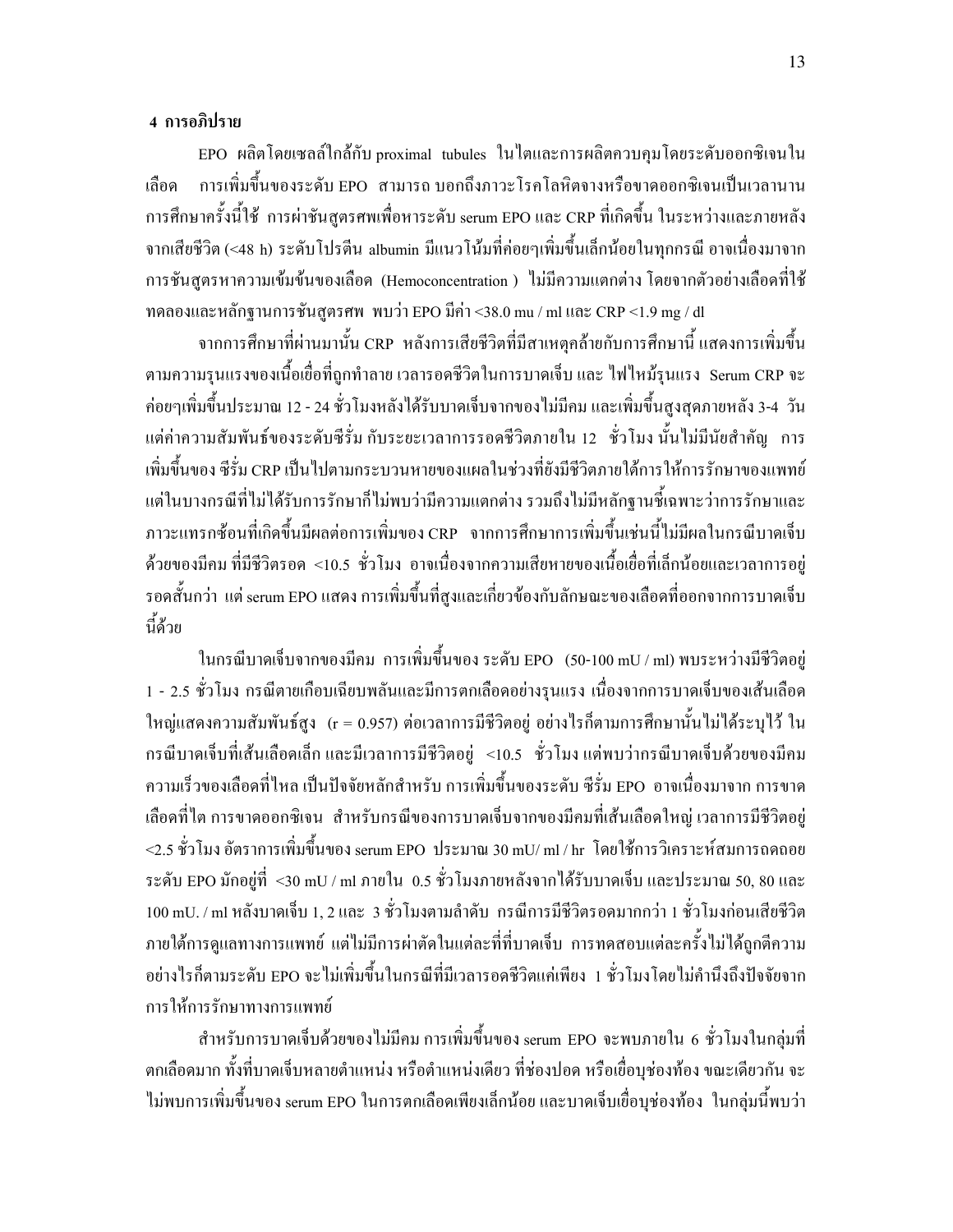ความเร็วของการไหลของเลือดเป็นสิ่งสำคัญสำหรับการเพิ่มระดับ เซรั่ม EPO ในกรณีบาดเจ็บจากของไม่มี คม การวิเคราะห์สมการถคถอยของการตกเลือครุนแรงในกรณีนี้ และมีชีวิตรอค <6 h, อัตราการเพิ่มขึ้น ของ serum EPO หลังบาดเจ็บประมาณ 20 mU/ ml / hr มีค่าความสัมพันธ์สูง (r = 0.822) ซึ่งต่ำกว่าการ บาดเจ็บด้วยของมีคมที่เส้นเลือดใหญ่เล็กน้อย ระดับเซรั่มที่ได้คือ 70, 100 mU/ ml หลัง 3 และ 6 ชั่วโมง ตามลำดับ บางกรณีที่ไม่ได้รับการรักษาพยาบาลจะไม่พบความแตกต่างของ serum EPO ให้เห็น จาก อิทธิพลของการให้การรักษาในกลุ่มนี้พบว่า การเพิ่มเซรั่ม EPO ในกรณีเสียชีวิตขึ้นอยู่กับ ความเร็วของการ ไหลของเลือดและการตกเลือดอย่างรุนแรงที่ไม่ได้รับการรักษาทางการแพทย์ อย่างไรก็ตาม ระดับ serum EPO จะมีค่าต่ำในกลุ่มที่มีการตกเลือดเล็กน้อยในช่วง ระยะเวลามีชีวิตรอด 12 ชั่วโมงหลังจากใด้รับ บาคเจ็บ หลังจากนั้น serum EPO จะค่อยๆเพิ่มขึ้นทั้งกลุ่มที่มีอาการตกเลือดน้อยและมาก แม้ว่าจะเพิ่มขึ้น มากกว่าในกลุ่มที่มีการตกเลือดมากกีตาม การเพิ่มขึ้นอย่างช้าๆของ EPO ในกรณีบาดเจ็บจากของไม่มีคม จะ ไม่ขึ้นกับชนิดของการบาดเจ็บ มีหลายรายที่เกิดจากอาการโลหิตจาง หรือ ขาดออกซิเจนจากภาวะระบบ ทางเดินหายใจล้มเหลวหรือติดเชื้ออย่างรุนแรงทั้งๆที่ได้รับการักษาแต่ว่าเสียชีวิต

การศึกษาครั้งนี้วิเคราะห์กรณีบาดเจ็บรุนแรงแล้วเสียชีวิตและมีเวลารอดชีวิตในช่วง 4 วันโดยไม่มี ภาวะแทรกซ้อน ในกรณีนี้ serum EPO อาจสูงขึ้นในช่วงแรกหลังจากเสียเลือด บางส่วนอาจได้รับการรักษา ด้วยการให้เลือดหรือสารน้ำเข้าไปเพื่อแก้ไขภาวะ shock ทำให้ระดับ serum EPO และ CRP เพิ่มขึ้นช้าลง อาจเนื่องมาจากการเสียเลือดเป็นเวลานาน และปฏิกิริยาการหายของแผลตามธรรมชาติ ก่อนที่จะเกิด ภาวะแทรกซ้อนคือการติดเชื้อต่อมาตามลำดับ โดยส่วนใหญ่การรักษาที่ให้เช่น การใส่เครื่องช่วยหายใจ การให้เลือด การให้สารน้ำ การรักษาภาวะ shock ซึ่งอาจมีส่วนต่อการเพิ่มขึ้นของระดับ serum EPO และ . CRP

ผลการวิจัยดังกล่าวในช่วงต้นนั้นระดับ serum EPO จะเพิ่มขึ้นถึง 100 mU/ ml ภายในเวลาประมาณ 6 ชั่วโมงหลังใค้รับบาคเจ็บ ขึ้นอยู่กับปริมาณการเสียเลือค การใหลของเลือค ภาวะใตขาคเลือค และภาวะ ขาคออกซิเจน ในกรณีที่มีชีวิตอยู่นานขึ้นภายใต้การรักษาของแพทย์อาจส่งผลทำให้อัตราการเพิ่มขึ้นช้าลง คือ > 100 mU/ml ขึ้นอยู่กับความรุนแรงของภาวะซีด และการขาดออกซิเจน ภายหลังจากระบบอวัยวะต่างๆ ถูกกระทบกระเทือน อย่างไรก็ตามในการประเมินระคับ serum EPO กับระยะเวลาการรอคชีวิต การเพิ่มขึ้น อาจเนื่องจากการรักษา และการปรับตัวของ EPO (>1000 mU/ml) หรือภาวะของโรคโลหิตจาง การขาด ออกซิเจน ที่มีอยู่ก่อนแล้วซึ่งจะต้องพิจารณา ยกเว้นเป็นกรณีพิเศษ หรืออาจใช้การชันสูตรหาระดับ EPO เพื่อใช้ในการประมาณกรณีที่มีระยะเวลาการรอคชีวิตใน 6 ชั่วโมงหลังจากบาคเจ็บและเสียเลือคเป็นจำนวน มาก ในการบาคเจ็บจากของใม่มีคม ระดับCRP อาจใช้เป็นตัวบ่งชี้เพิ่มเติมในการประเมินระยะเวลาการมี ชีวิตรอดเกิน 12 ชั่วโมง

โดยสรุปการศึกษานี้พบว่า serum EPO จะคงที่ในช่วงระยะแรกภายหลังจากเสียชีวิต (<48 ชัวโมง) ซึ่งการเพิ่มขึ้นในช่วงแรกหลังได้รับบาดเจ็บ จะเกี่ยวข้องกับความรุนแรงและช่วงระยะเวลาของการเสียเลือด การประมาณเวลาการอยู่รอคอาจเป็นเรื่องยากเนื่องจากตัวแปรหลาย ๆ ตัวมีผลต่อการเพิ่มขึ้นของ serum